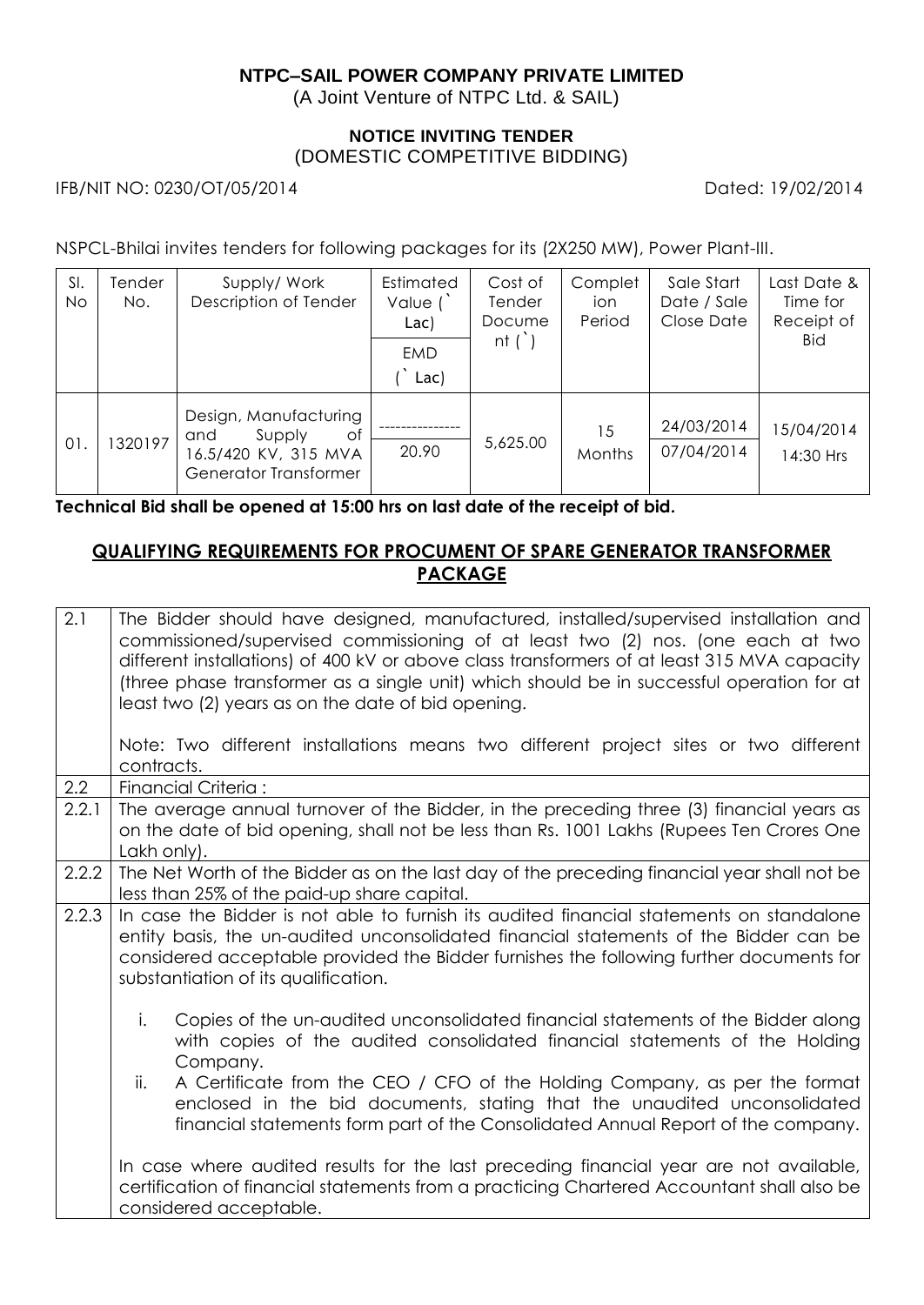| 2.2.4<br>2.2.5 | In case a Bidder does not satisfy the financial criteria, stipulated at CI. 2.2.1 and / or CI.<br>2.2.2 above on its own, the Holding Company would be required to meet the stipulated<br>turnover requirements at Cl. 2.2.1 above, provided that the net worth of such holding<br>company as on the last day of the preceding financial year is at least equal to or more<br>than the paid-up share capital of the holding company. In such an event, the Bidder<br>would be required to furnish along with its bid, a Letter of Undertaking from the Holding<br>Company, supported by Board Resolution, as per the format enclosed in the bid<br>documents, pledging unconditional and irrevocable financial support for the execution<br>of the Contract by the Bidder in case of award.<br>The unutilized line of credit for fund based and non-fund based limits with cash and bank                                                                                                                                                                                                    |  |  |
|----------------|---------------------------------------------------------------------------------------------------------------------------------------------------------------------------------------------------------------------------------------------------------------------------------------------------------------------------------------------------------------------------------------------------------------------------------------------------------------------------------------------------------------------------------------------------------------------------------------------------------------------------------------------------------------------------------------------------------------------------------------------------------------------------------------------------------------------------------------------------------------------------------------------------------------------------------------------------------------------------------------------------------------------------------------------------------------------------------------------|--|--|
|                | balances including fixed deposits of the Bidder as on a date not earlier than 15 days prior<br>to the date of bid opening, duly certified by the Bankers shall not be less than Rs. 507<br>Lakhs (Rupees Five Crores Seven Lakhs only). In case certificates from more than one<br>Bank are submitted, the earlier unutilized limits shall be of the same date from all such<br>Banks.                                                                                                                                                                                                                                                                                                                                                                                                                                                                                                                                                                                                                                                                                                      |  |  |
| 2.2.6          | Where another Company of the group acting as the Treasury Centre is responsible for<br>Treasury Management of the Bidder having combined credit / guarantee limit for the<br>whole group, the Bidder would be required to provide a Banker's certificate regarding<br>the unutilized line of credit for fund based and non-fund based limits together with cash<br>and bank balances including fixed deposits available to such Treasury Centre. Further,<br>Treasury Centre shall certify that out of the aforesaid limits certified by the bankers, the<br>Bidder shall have access to the line of credit of a level not less than the specified amount<br>at Cl. 2.2.5 above. In proof of this, the Bidder would be required to furnish along with its<br>bid, a Letter of Undertaking from the Treasury Centre, supported by a Resolution passed<br>by the Board of Directors of the Holding Company, as per the format enclosed in the bid<br>documents, pledging unconditional and irrevocable financial support for the execution<br>of the Contract by the bidder in case of award. |  |  |
| 2.2.7          | In case the Bidder's unutilized line of credit for fund based and non-fund based limits<br>specified at CI. 2.2.5 above is not sufficient, a comfort letter from one of the bankers<br>specified in the bid documents unequivocally stating that in case the Bidder is awarded<br>the contract, the Bank would enhance line of credit for fund based and non-fund based<br>limits to a level not less than the specified amount to the bidder or to be Treasury<br>Management Centre as the case may be, shall be acceptable.                                                                                                                                                                                                                                                                                                                                                                                                                                                                                                                                                               |  |  |
|                | Note:<br>Net worth means the sum total of the paid up share capital and free reserves.<br>Ι.<br>Free reserves means all reserves credited out of the profits and share premium<br>account but does not include reserves credited out the revaluation of the<br>assets, write back of depreciation provision and amalgamation. Further any<br>debit balance of Profit and Loss Account and miscellaneous expenses to the<br>extent not adjusted or written off, if any, shall be reduced from reserves and<br>surplus.<br>Other income shall not be considered for arriving at annual turnover.<br>$\parallel$ .                                                                                                                                                                                                                                                                                                                                                                                                                                                                             |  |  |
| 3.0            | Notwithstanding anything stated above, the Employer reserves the right to assess the<br>capabilities and capacity of the Bidder / his collaborators / associates / subsidiaries /<br>group companies to perform the contract, should the circumstances warrant such<br>assessment in the overall interest of the Employer.                                                                                                                                                                                                                                                                                                                                                                                                                                                                                                                                                                                                                                                                                                                                                                  |  |  |

# **TERMS AND CONDITIONS**

1. Bid documents will be issued to all the parties on their request for issue of bid documents without prima-facie examination of their qualification status. However, issue of bid documents shall not mean that bidders are considered qualified. Such requests must be submitted from **05.03.2014** up to **07.04.2014** on any working day between **9 AM to 5:30 PM** with cost of tender documents of **Rs. 5,625.00** in the form of **crossed demand draft** from any Nationalized Bank in favour of **NSPCL, payable at Bhilai**. Cash payment/money order will not be accepted. Tender document fee will not be refunded. **Request for tender**